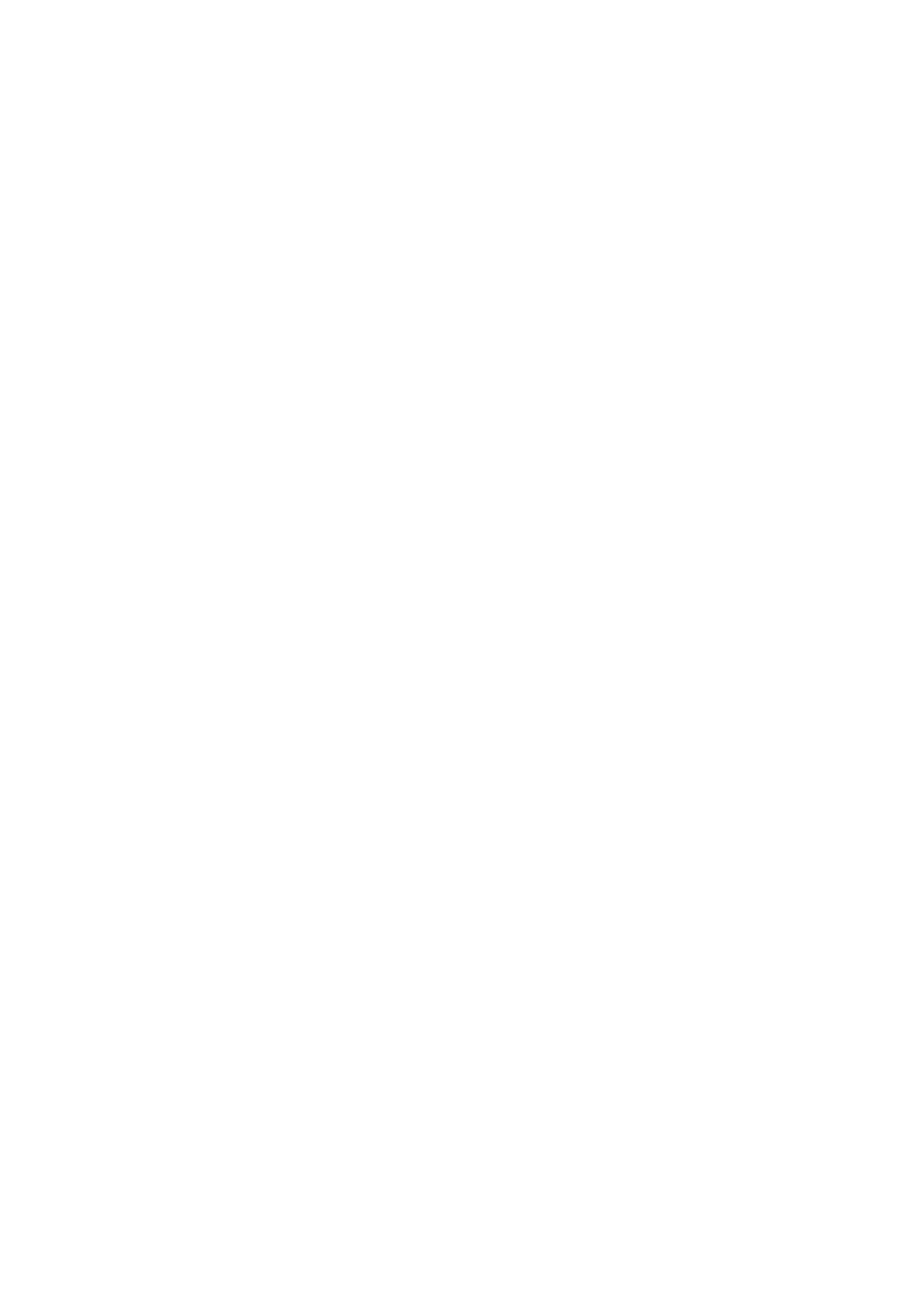

# **CONSUMPTION TAX REGULATION 2009**

### **Arrangement of Regulations**

### **Regulation**

| $\overline{2}$ |  |
|----------------|--|
| 3              |  |
| $\overline{4}$ |  |
| 5              |  |
| 6              |  |
| 7              |  |
| 8              |  |
| 9              |  |
| 10             |  |
| 11             |  |
| 12             |  |
| 13             |  |
| 14             |  |
| 15             |  |

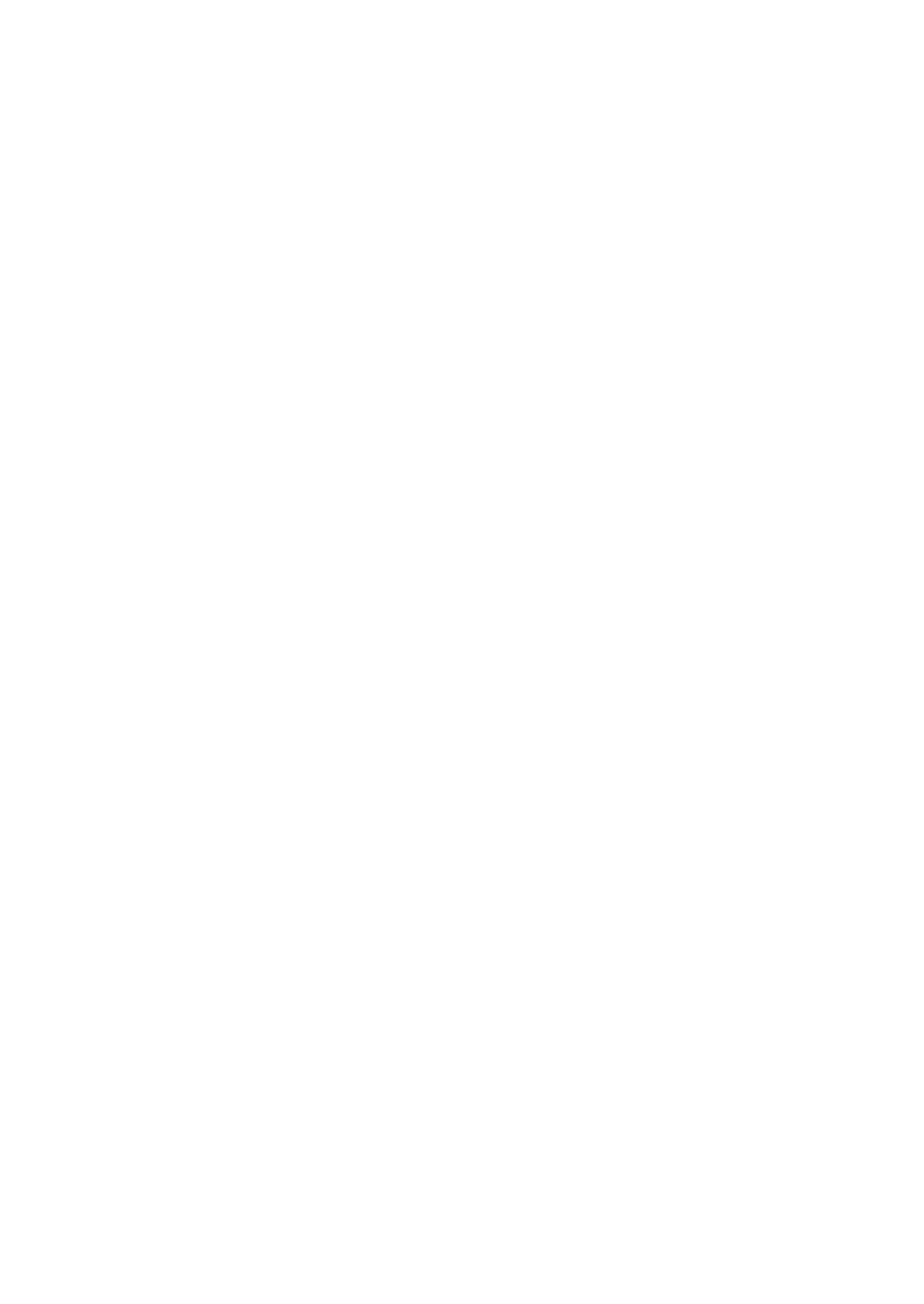

Tuvalu

# **CONSUMPTION TAX ACT 2008**

## **CONSUMPTION TAX REGULATION 2009**

#### **LN 7 of 2009**

#### **MADE UNDER SECTION 40 OF THE CONSUMPTION TAX ACT 2008**

Commencement [1 July 2009]

In exercise of the power conferred by section 40 of the Consumption Tax Act 2008 the Minister of Finance, with the consent of Cabinet, makes the following regulations, —

#### <span id="page-4-0"></span>**1 Short title and commencement**

- (1) These Regulations may be cited as the Consumption Tax Regulations 2009.
- (2) These Regulations shall come into force on 1 July 2009.

#### <span id="page-4-1"></span>**2 Interpretation**

In these Regulations, unless the context requires otherwise —

"**Act**" means the Consumption Tax Act 2008;

"**tax fraction**" has the same meaning as in section 12(1) of the Act;

"**Taxation Officer**" has the same meaning as in section 2 of the Act; and

"**taxpayer identification number**", in relation to a registered person, means the taxpayer identification number that has been allocated to that person for the purposes of the Act.

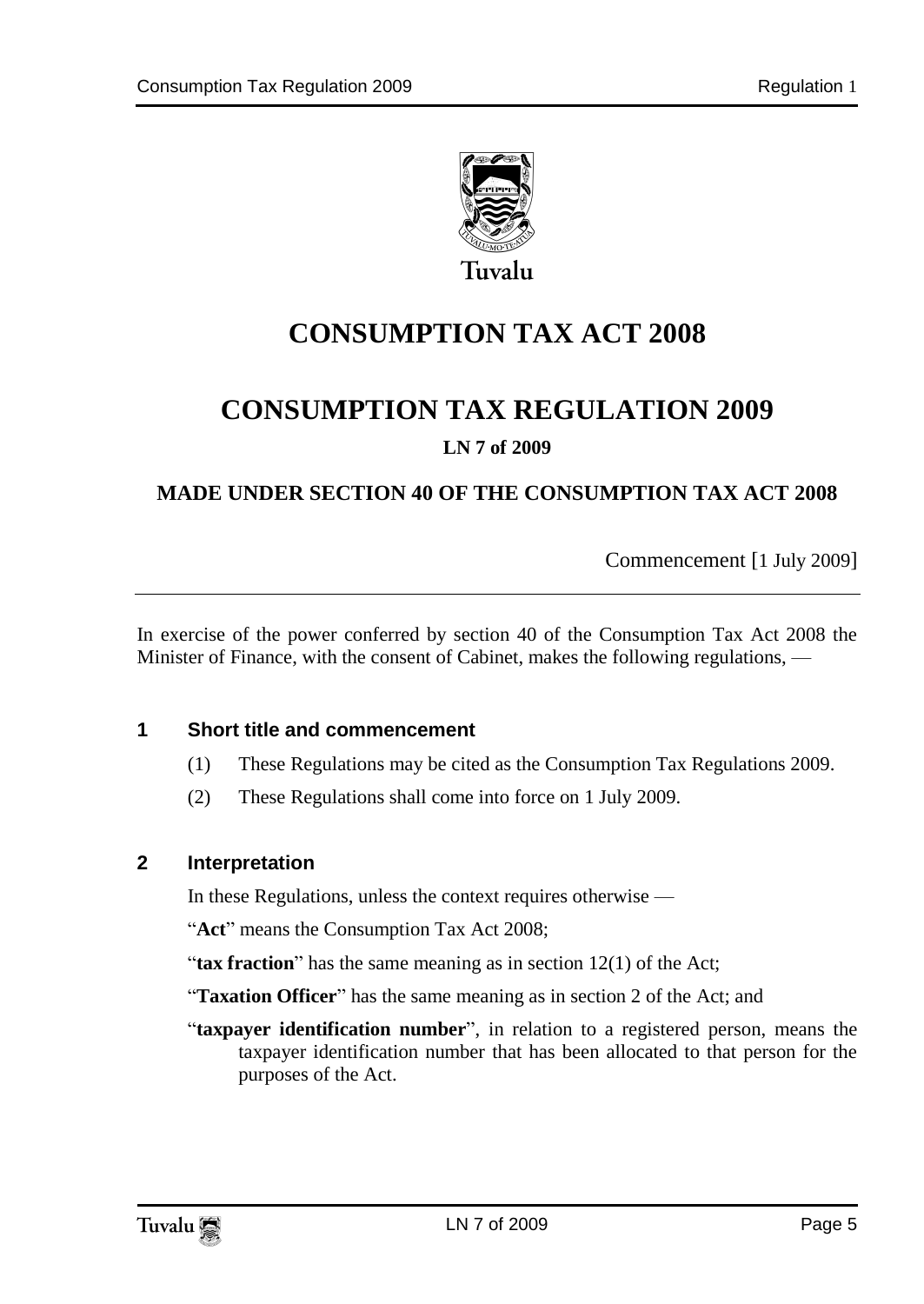#### <span id="page-5-0"></span>**3 Rate of Consumption Tax**

The rate of Consumption Tax to be levied on taxable supplies by a taxable person made on or after 1 July 2009 and on taxable imports made on or after 1 July 2009 under section 5 of the Act shall be 3%.

#### <span id="page-5-1"></span>**4 Exempt supplies**

The following shall be added to the list of goods and services that are exempt from TCT under section 6(1) of the Act:

- (1) Distillate fuels that have been imported by the Tuvalu Electricity Corporation for the purpose of running the main electricity generators on each of the islands of Tuvalu;
- (2) Spare parts for machinery that is used in connection with Tuvalu Electricity Corporation's running of the main electricity generators on each of the islands of Tuvalu.

#### <span id="page-5-2"></span>**5 Financial leases**

A supply of goods under a financial lease shall occur on the date of commencement of the lease.

#### <span id="page-5-3"></span>**6 Lay-by sales**

- (1) In this regulation, "lay-by agreement" means any purchase agreement for goods under which —
	- (a) the purchase price is payable by at least one additional payment after the payment of a deposit;
	- (b) delivery of the goods takes place at any time after payment of the deposit; and
	- (c) ownership of the goods is transferred by delivery.
- (2) A supply of goods under a lay-by agreement shall occur on the date the goods are delivered to the purchaser.
- (3) Where a lay-by agreement is cancelled and the seller retains any amount paid by the purchaser or recovers any amount owing by the purchaser under the agreement —
	- (a) the cancellation of the agreement shall be a supply of services by the seller at the time of cancellation; and
	- (b) the value of the supply shall be the amount retained or recovered by the seller reduced by an amount equal to the amount retained or recovered multiplied by the tax fraction.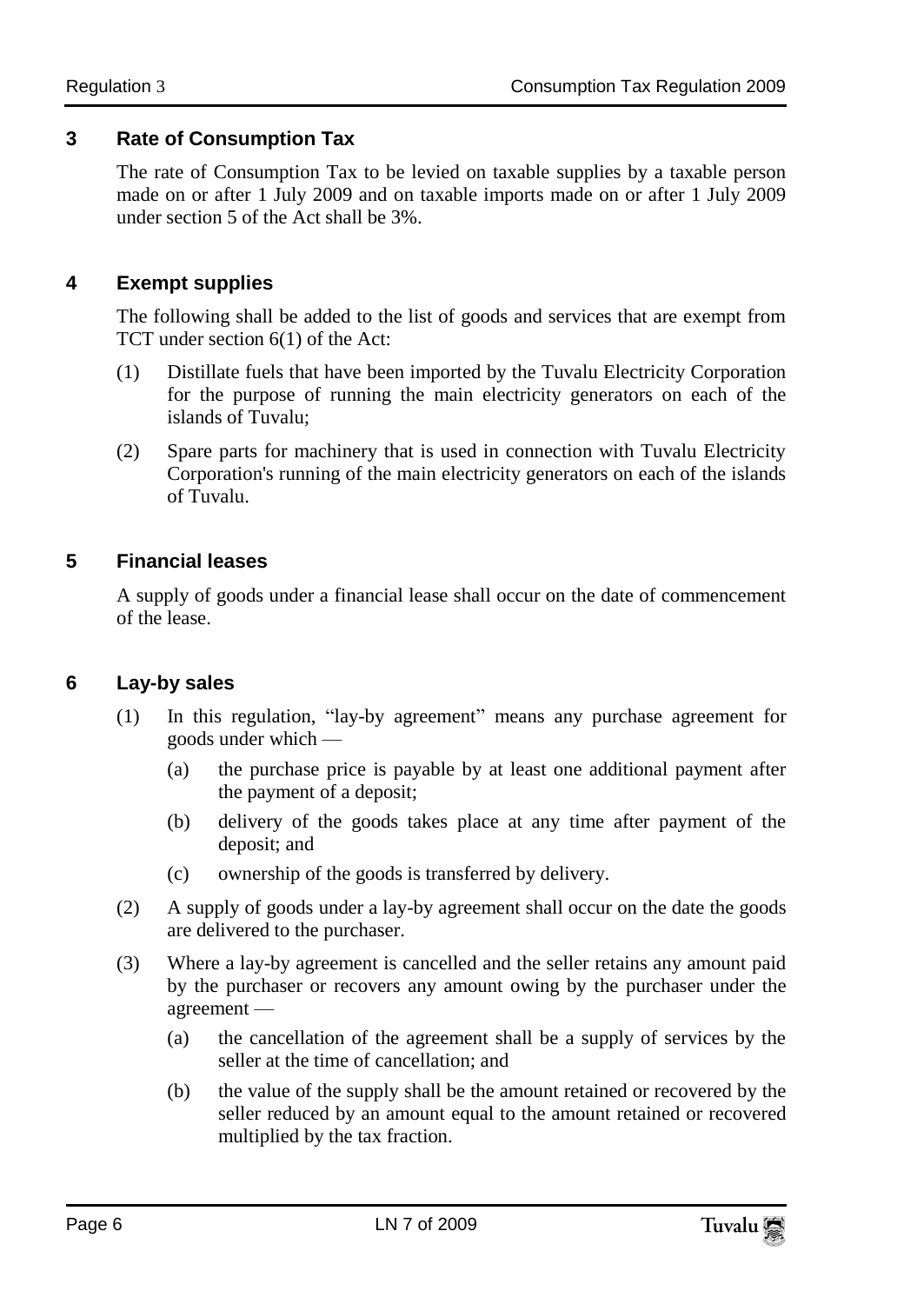#### <span id="page-6-0"></span>**7 Vouchers**

- (1) In this regulation, "**voucher**" means any voucher, stamp or similar article that can only be redeemed by the holder for supplies of goods or services, other than a postage stamp.
- $(2)$  Where
	- (a) a voucher is issued entitling the holder to receive supplies of goods or services up to a monetary amount on redemption of the voucher; and
	- (b) the voucher is issued for a consideration in money,

the issue of the voucher is not a supply.

- (3) Where a voucher referred to in sub-regulation (2) is redeemed for a supply of goods or services, the value of the supply shall include the consideration for the voucher.
- $(4)$  Where
	- (a) a taxable person issues a voucher for no consideration; and
	- (b) the voucher entitles the holder to a discount on the price of goods or services supplied by another person,

the value of the supply of goods or services shall include the monetary value of the voucher reduced by an amount equal to the monetary value multiplied by the tax fraction.

- (5) A taxable person is entitled to an input tax credit in respect of any amount paid to a supplier in respect of the redemption by the supplier of a voucher referred to in sub-regulation (4).
- (6) The amount of the input tax credit is the amount paid to the supplier multiplied by the tax fraction.

#### <span id="page-6-1"></span>**8 Phone cards**

The supply of telecommunications services through the use of a phone card acquired in Tuvalu that can be used either in or outside Tuvalu shall occur at the time the phone calls are made with the card.

#### <span id="page-6-2"></span>**9 Vending machines**

A supply of goods by means of a vending machine, meter or other device operated by a coin or note shall occur on the date the coin or note is taken from that machine, meter or other device by or on behalf of the supplier.

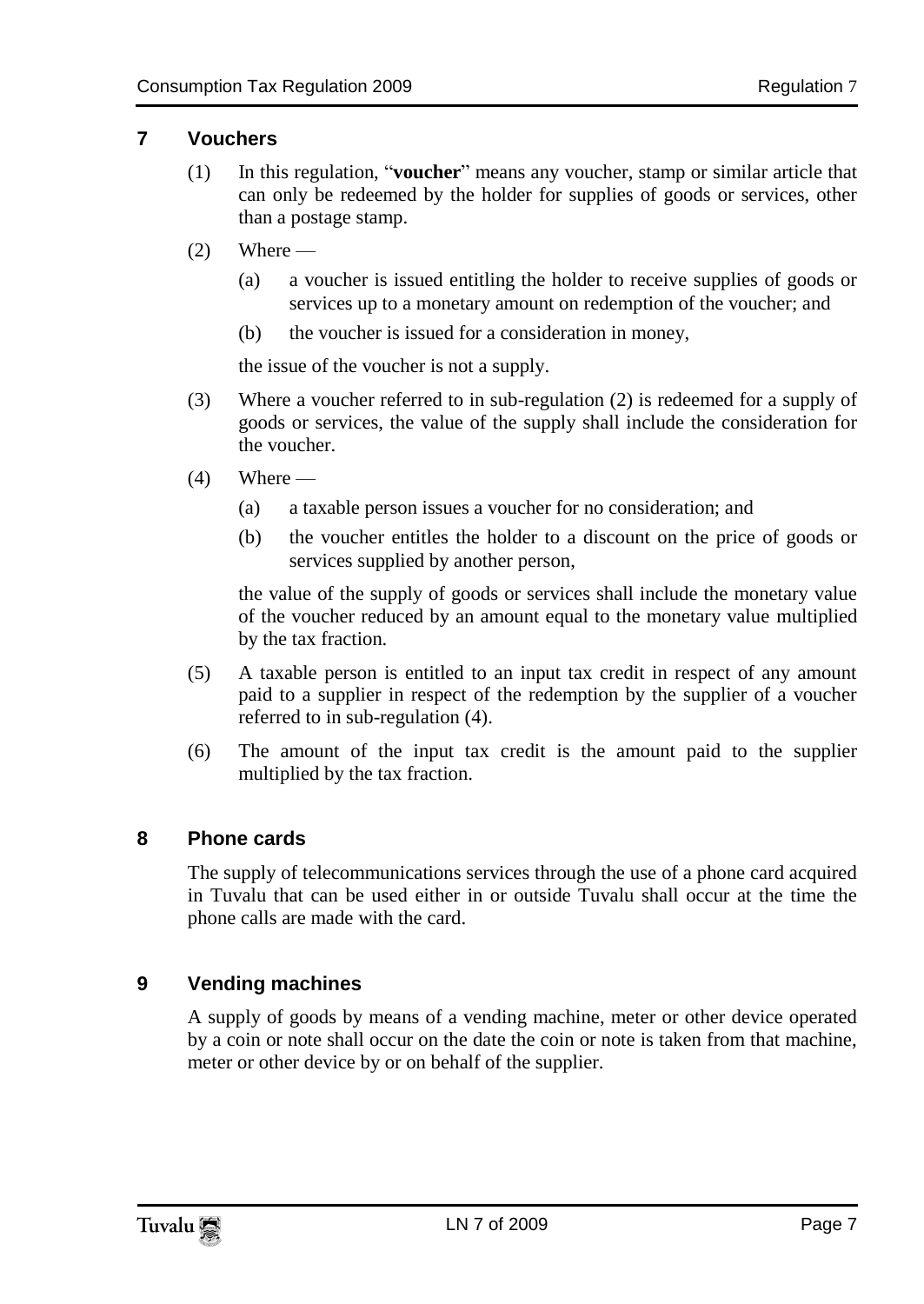#### <span id="page-7-0"></span>**10 Used goods**

The value of a taxable supply of used goods purchased from a person who is not a taxable person by a taxable person whose enterprise involves the re-supply of such goods in substantially the same state shall be equal to the excess (if any) of —

#### **A** - **B**

where,

**A** is the consideration for which the goods are supplied by the vendor; and

**B** is the consideration for which the goods were acquired by the vendor.

#### <span id="page-7-1"></span>**11 Refunds**

- (1) In this regulation—
	- "**charitable activities**" means activities consisting of the free distribution of food, meals, board, lodging, clothing, necessities or amenities to any persons in necessitous circumstances, but not including any activities relating to the conduct of a business;
	- "**international agreement**" means an agreement between the Government of Tuvalu and a foreign government or public international organization for the provision of financial, technical, humanitarian, or administrative assistance to the Government; and
	- "non-profit organization" means an institution, body, or trust of a public character that the Taxation Officer has certified as conducting activities exclusively for charitable purposes, which includes the relief of poverty, advancement of education or religion beneficial to the community.
- (2) The Taxation Officer may authorize the granting of a refund in respect of Consumption Tax paid or borne on a taxable supply to, or taxable import,  $by$  —
	- (a) a public international organization, foreign government, or any other person to the extent that organization, government, or person is entitled to exemption from Consumption Tax under an international agreement; or
	- (b) a non-profit organization in respect of a taxable supply to, or taxable import by the organization of goods or services acquired for the purposes of providing charitable activities.
- (3) The Taxation Officer may authorize any relief under this regulation on such conditions and subject to such restrictions as he may consider appropriate.
- (4) Any claim for a refund of tax under this regulation shall be made in such form and at such time as the Taxation Officer may prescribe and shall be accompanied by proof of payment of Consumption Tax or such other certification as the Taxation Officer may require.